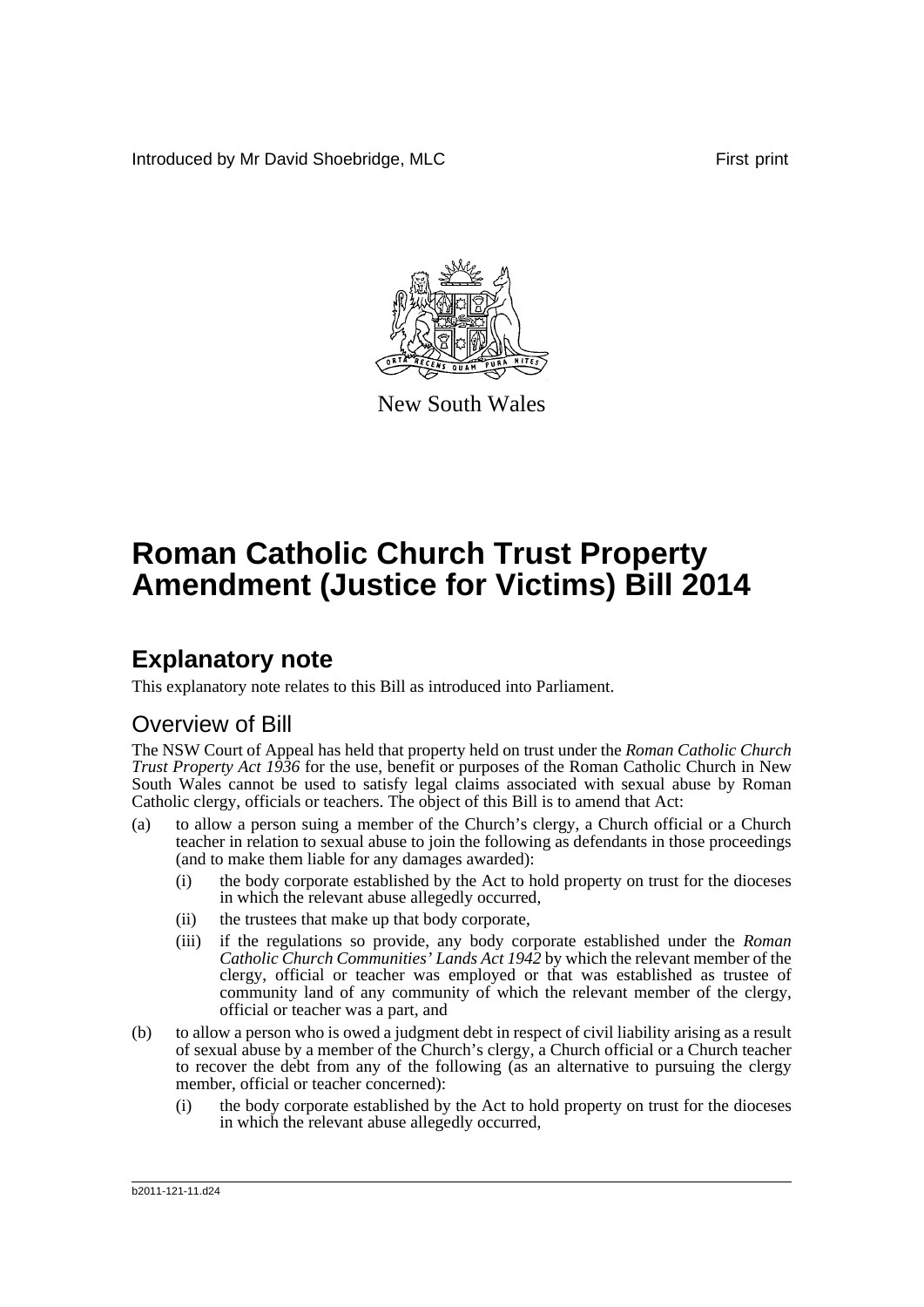- (ii) the trustees that make up that body corporate,
- (iii) if the regulations so provide, any body corporate established under the *Roman Catholic Church Communities' Lands Act 1942* by which the relevant member of the clergy, official or teacher was employed or that was established as trustee of community land of any community of which the relevant member of the clergy, official or teacher was a part, and
- (c) to suspend the operation of the *Limitation Act 1969* for 2 years in relation to such causes of action that would otherwise be out of time.

### Outline of provisions

**Clause 1** sets out the name (also called the short title) of the proposed Act.

**Clause 2** provides for the commencement of the proposed Act on the date of assent to the proposed Act.

### **Schedule 1 Amendment of Roman Catholic Church Trust Property Act 1936 No 24**

**Schedule 1** makes the amendments described in the above Overview.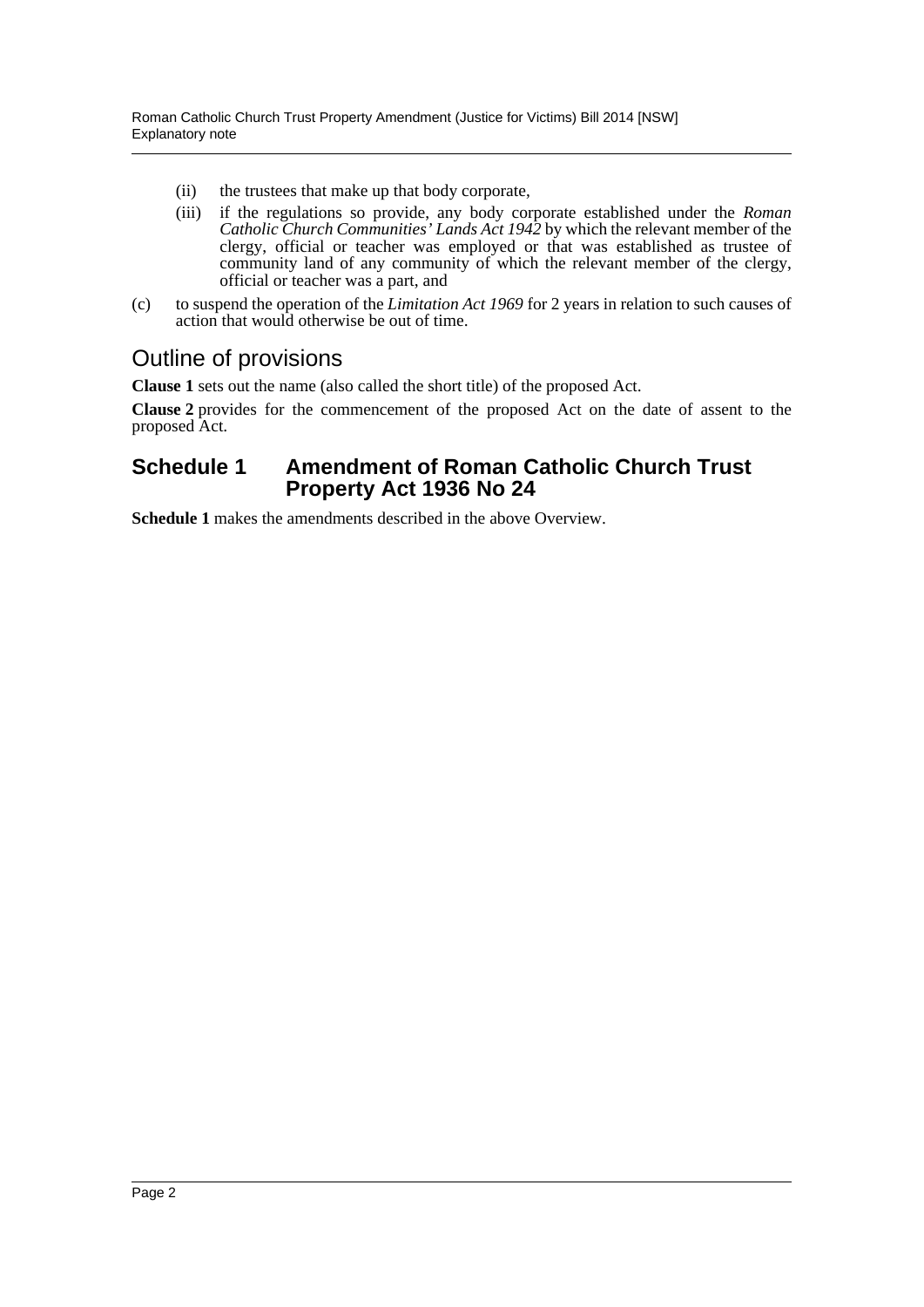Introduced by Mr David Shoebridge, MLC First print



New South Wales

# **Roman Catholic Church Trust Property Amendment (Justice for Victims) Bill 2014**

## **Contents**

|            |                                                                  | Page |
|------------|------------------------------------------------------------------|------|
|            | Name of Act                                                      |      |
|            | 2 Commencement                                                   |      |
| Schedule 1 | Amendment of Roman Catholic Church Trust Property Act 1936 No 24 | - 3  |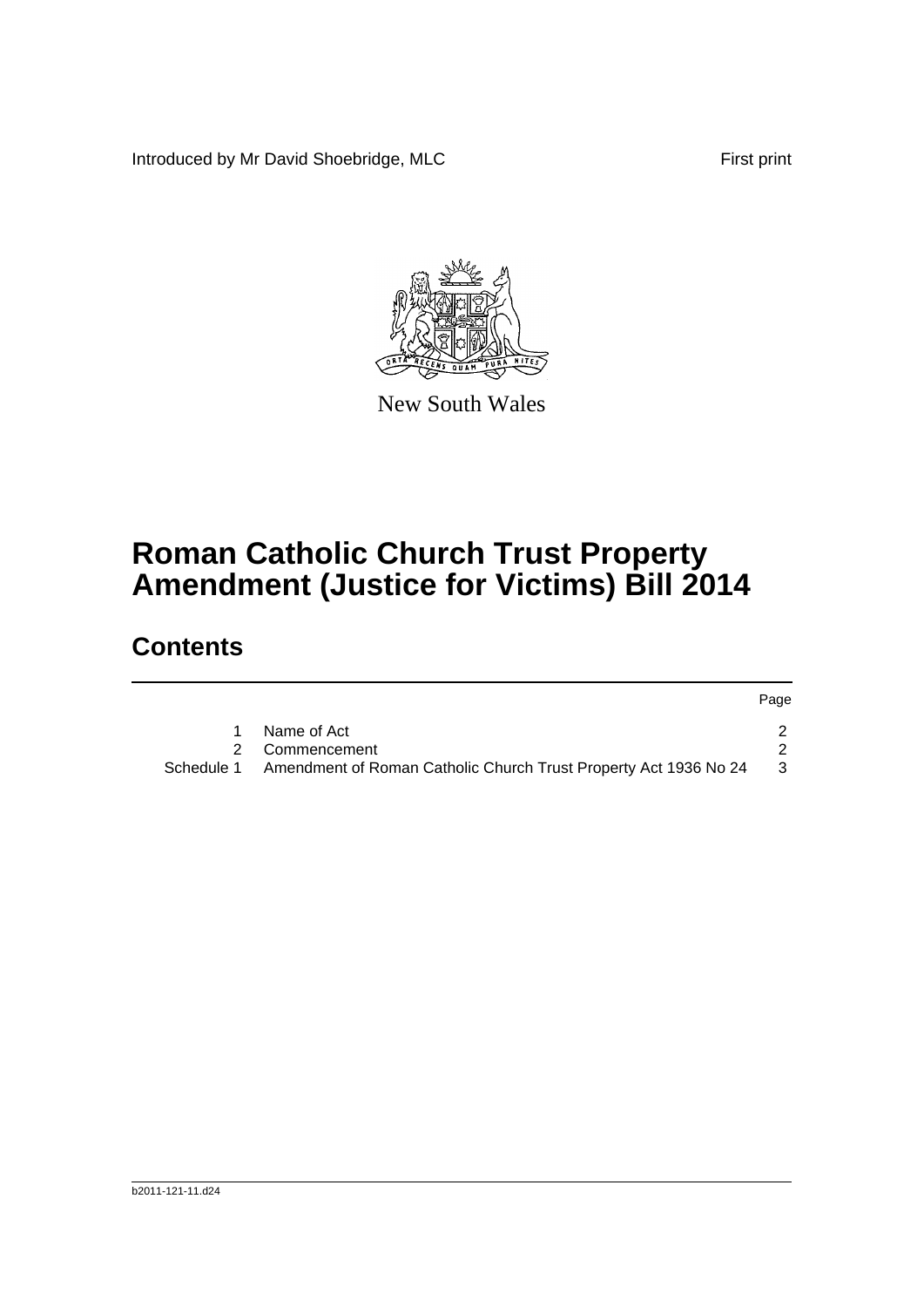

New South Wales

## **Roman Catholic Church Trust Property Amendment (Justice for Victims) Bill 2014**

No , 2014

### **A Bill for**

An Act to amend the *Roman Catholic Church Trust Property Act 1936* to provide for the ability of victims of sexual abuse where the abuser is found to be a member of the Catholic clergy and or another official and or officer in the Church to satisfy judgments awarded against such abusers as a judgment debt payable from the assets of the Trust and for other related purposes.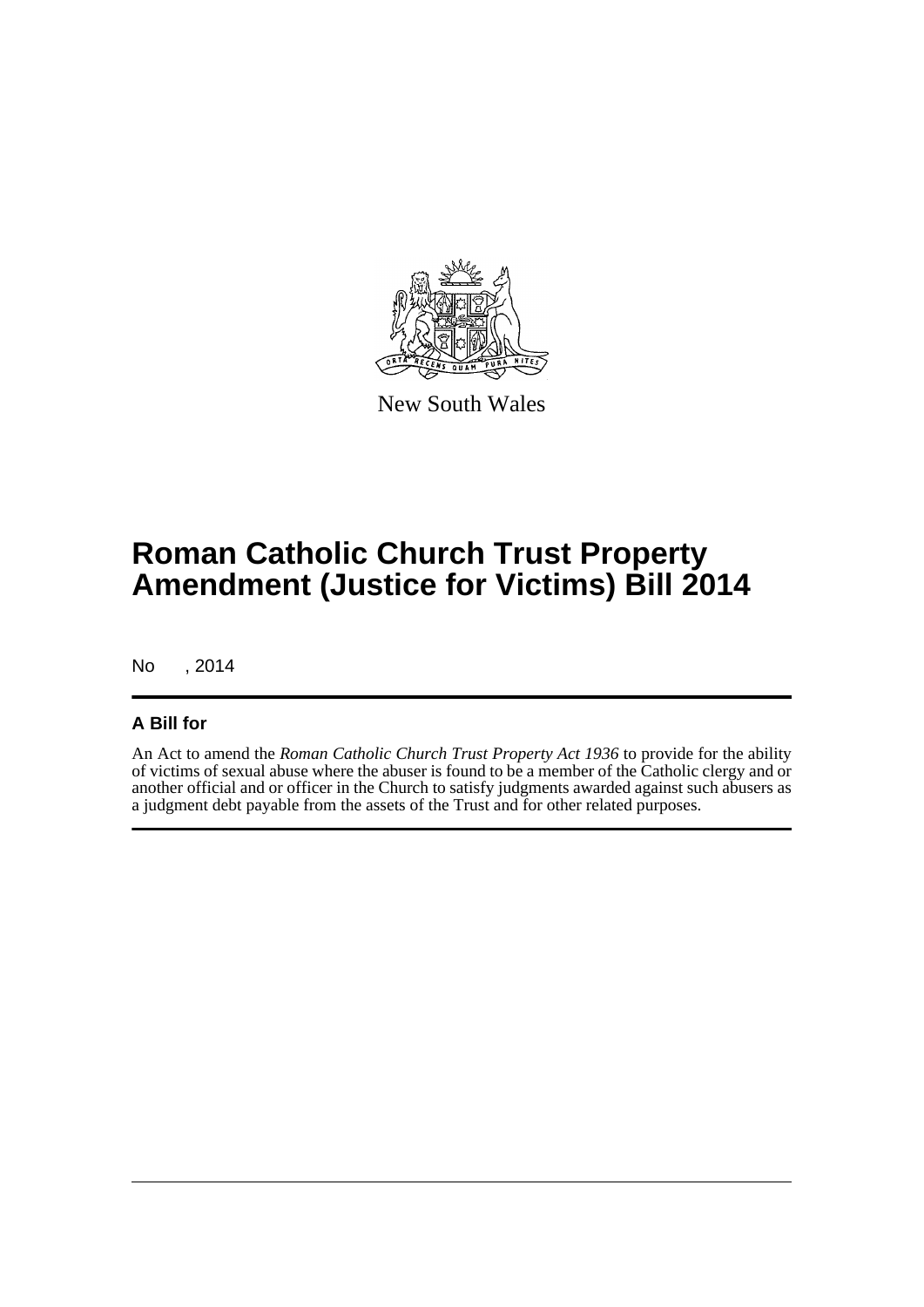Roman Catholic Church Trust Property Amendment (Justice for Victims) Bill 2014 [NSW]

<span id="page-4-1"></span><span id="page-4-0"></span>

| The Legislature of New South Wales enacts:                                                        |                     |
|---------------------------------------------------------------------------------------------------|---------------------|
| Name of Act                                                                                       | 2                   |
| This Act is the Roman Catholic Church Trust Property Amendment (Justice for<br>Victims) Act 2014. | 3<br>$\overline{4}$ |
| <b>Commencement</b>                                                                               | 5                   |
| This Act commences on the date of assent to this Act.                                             | 6                   |
|                                                                                                   |                     |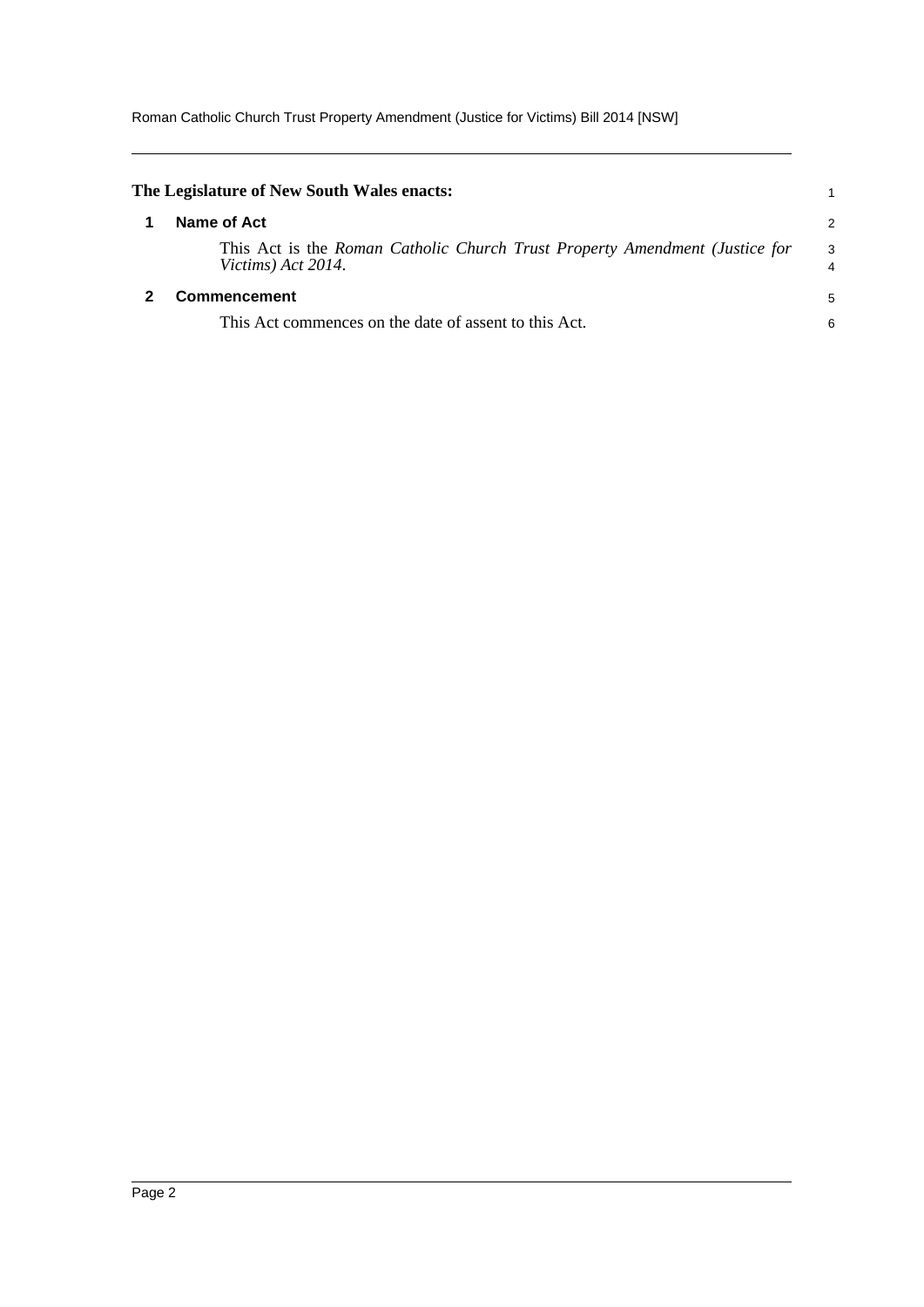<span id="page-5-0"></span>

| <b>Schedule 1</b> |                          | <b>Amendment of Roman Catholic Church Trust</b><br><b>Property Act 1936 No 24</b> |                    | 1<br>$\overline{a}$                                                                                                                                                                                                                                                                                                        |                      |
|-------------------|--------------------------|-----------------------------------------------------------------------------------|--------------------|----------------------------------------------------------------------------------------------------------------------------------------------------------------------------------------------------------------------------------------------------------------------------------------------------------------------------|----------------------|
| [1]               |                          | Part 1, heading                                                                   |                    |                                                                                                                                                                                                                                                                                                                            | 3                    |
|                   | Insert before section 1: |                                                                                   |                    | 4                                                                                                                                                                                                                                                                                                                          |                      |
|                   | Part 1                   |                                                                                   |                    | <b>Preliminary</b>                                                                                                                                                                                                                                                                                                         | 5                    |
| [2]               |                          | Part 2, heading                                                                   |                    |                                                                                                                                                                                                                                                                                                                            | 6                    |
|                   | Insert after section 2:  |                                                                                   |                    |                                                                                                                                                                                                                                                                                                                            |                      |
|                   | <b>Part 2</b>            |                                                                                   |                    | <b>Church property</b>                                                                                                                                                                                                                                                                                                     | 8                    |
| [3]               | Part 3                   |                                                                                   |                    |                                                                                                                                                                                                                                                                                                                            | 9                    |
|                   |                          | Insert after section 16:                                                          |                    |                                                                                                                                                                                                                                                                                                                            | 10                   |
|                   |                          |                                                                                   |                    |                                                                                                                                                                                                                                                                                                                            |                      |
|                   | Part 3                   |                                                                                   |                    | Sexual abuse claims paid from Trust funds                                                                                                                                                                                                                                                                                  | 11                   |
|                   | 17                       |                                                                                   | <b>Definitions</b> |                                                                                                                                                                                                                                                                                                                            | 12                   |
|                   |                          | (1)                                                                               |                    | In this Part:                                                                                                                                                                                                                                                                                                              | 13                   |
|                   |                          |                                                                                   |                    | <b>Church official</b> means any person who acts as a representative of the Church<br>and includes, but is not limited to, any of the following:                                                                                                                                                                           | 14<br>15             |
|                   |                          |                                                                                   | (a)                | an official, officer or member of staff of the Church or of a diocese of<br>the Church,                                                                                                                                                                                                                                    | 16<br>17             |
|                   |                          |                                                                                   | (b)                | a lay assistant for the Church or for a diocese of the Church,                                                                                                                                                                                                                                                             | 18                   |
|                   |                          |                                                                                   | (c)                | a volunteer for the Church or for a diocese of the Church,                                                                                                                                                                                                                                                                 | 19                   |
|                   |                          |                                                                                   | (d)                | a Provincial-General for New South Wales of a community,                                                                                                                                                                                                                                                                   | 20                   |
|                   |                          |                                                                                   | (e)                | a Provincial, Superior, Leader or President of a community.                                                                                                                                                                                                                                                                | 21                   |
|                   |                          |                                                                                   |                    | <b>Church teacher</b> means a teacher or member of staff of a theological college,<br>school, orphanage or children's home operated under the auspices of the<br>Church or of a diocese of the Church.                                                                                                                     | 22<br>23<br>24       |
|                   |                          |                                                                                   |                    | <b><i>community</i></b> means a community within the meaning of the Roman Catholic<br>Church Communities' Lands Act 1942.                                                                                                                                                                                                  | 25<br>26             |
|                   |                          |                                                                                   |                    | <i>member of the Church's clergy includes the following:</i>                                                                                                                                                                                                                                                               | 27                   |
|                   |                          |                                                                                   | (a)                | an Archbishop or Coadjutor Archbishop of the Church,                                                                                                                                                                                                                                                                       | 28                   |
|                   |                          |                                                                                   | (b)                | a Bishop or Coadjutor Bishop of the Church,                                                                                                                                                                                                                                                                                | 29                   |
|                   |                          |                                                                                   | (c)                | a Vicar Capitular of the Church,                                                                                                                                                                                                                                                                                           | 30                   |
|                   |                          |                                                                                   | (d)                | an Administrator of the Church,                                                                                                                                                                                                                                                                                            | 31                   |
|                   |                          |                                                                                   | (e)                | a Vicar-General of the Church,                                                                                                                                                                                                                                                                                             | 32                   |
|                   |                          |                                                                                   | (f)                | a priest or assistant priest of the Church,                                                                                                                                                                                                                                                                                | 33                   |
|                   |                          |                                                                                   | (g)                | a sister, nun, brother, monk or seminarian of the Church,                                                                                                                                                                                                                                                                  | 34                   |
|                   |                          |                                                                                   | (h)                | any other member of a religious order of the Church.                                                                                                                                                                                                                                                                       | 35                   |
|                   |                          |                                                                                   |                    | sexual abuse means sexual conduct, or conduct that includes sexual conduct<br>(whether or not there was apparent consent to that conduct and whether or not<br>that conduct would, at the time of the relevant conduct, have constituted a<br>sexual offence) perpetrated by a person who was, at the time of the relevant | 36<br>37<br>38<br>39 |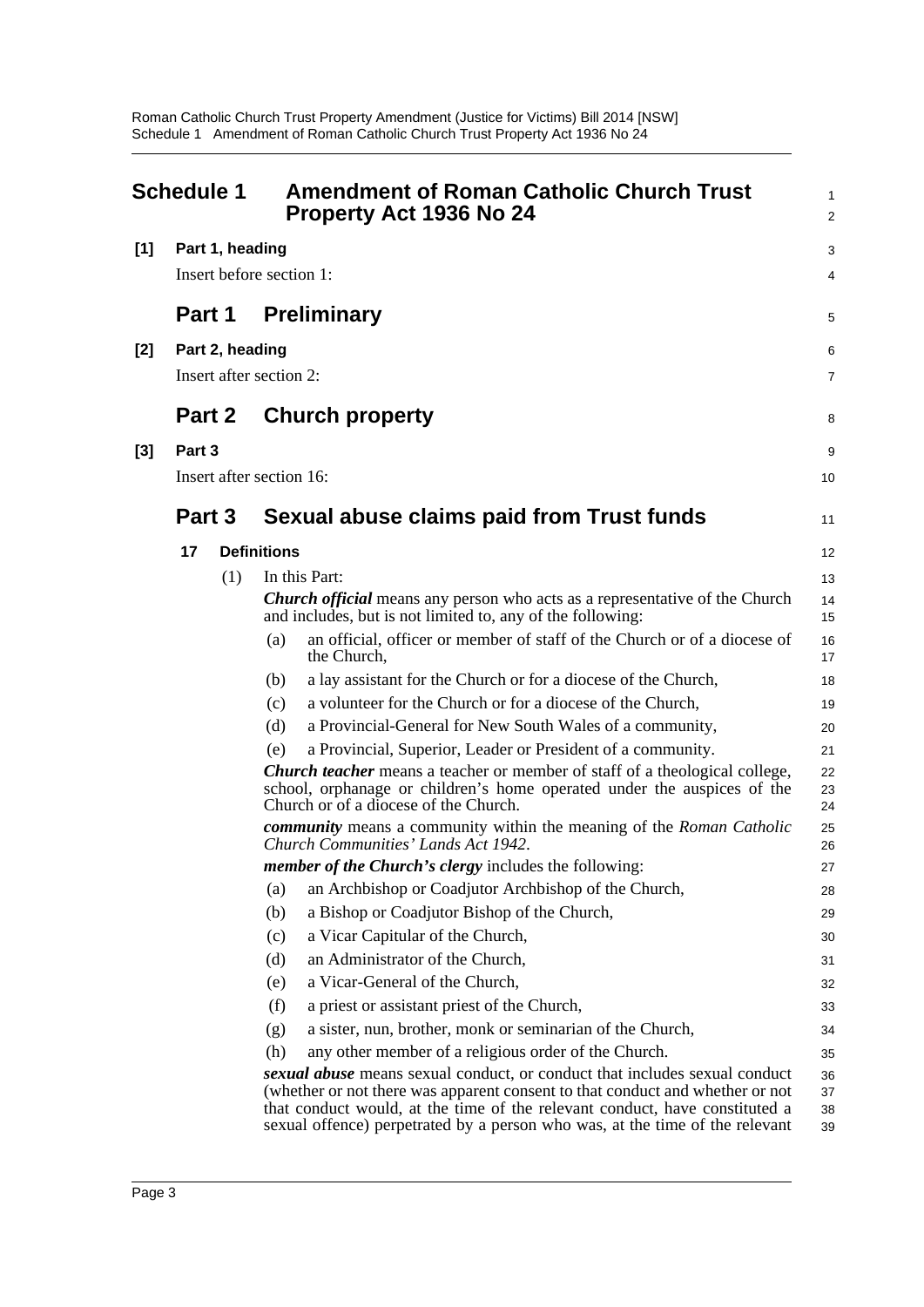conduct, a member of the Church's clergy, a Church official or a Church teacher, while acting in his or her capacity as such a member, official or teacher.

- (2) For the purposes of this Part, a person was *under the care of the Church* if the person was owed a duty of care or fiduciary duty by the Church, a member of the Church's clergy, a Church official or a Church teacher and includes, but is not limited to, having been owed such a duty in the following capacities:
	- (a) as a member or parishioner of the Church,
	- (b) as a nun, monk or seminarian of the Church,
	- (c) as an altar server or other assistant in a church or diocese of the Church,
	- (d) as a student of a theological college, school, orphanage or children's home operated under the auspices of the Church or of a diocese of the Church.

#### **18 Conduct of proceedings relating to sexual abuse by Church clergy, officials or teachers**

- (1) The plaintiff in civil proceedings relating to sexual abuse by a member of the Church's clergy, a Church official or a Church teacher of the plaintiff who was, at the time of the sexual abuse, under the care of the Church, may join as a defendant in those proceedings:
	- (a) the body corporate established under this Act for the diocese of the Church in which the abuse, or the majority of the abuse, is alleged to have occurred, and
	- (b) the Bishop, and the Diocesan Consultors, of the diocese of the Church in which the abuse, or the majority of the abuse, is alleged to have occurred, in their capacity as trustees of Church trust property in that diocese, and
	- (c) if the regulations so provide, a body corporate established under the *Roman Catholic Church Communities' Lands Act 1942*:
		- by which the relevant member of the clergy, official or teacher was employed, or
		- (ii) that was established as trustee of community land of any community of which the relevant member of the clergy, official or teacher was a part. 31 32 33
- (2) In respect of any such proceedings, the relevant body corporate and its trustees are jointly and severally liable as if they were the member of the Church's clergy, the Church official or the Church teacher against whom the proceedings were also brought. 34 35 36 37
- (3) The court hearing such proceedings may extend the application of subsections (1) and (2) to a person who alleges sexual abuse by a member of the Church's clergy, a Church official or a Church teacher and who was not at the time of the abuse under the care of the Church, but was so closely connected with the Church that the court believes it would be just to render the Church liable for the abuse, if proven. 38 39 40 41 42 43
- (4) A plaintiff who intends to join any body corporate, Bishop or Diocesan Consultor as defendant in proceedings in reliance on subsection (1) must give notice of that intention to the body corporate, Bishop and Diocesan Consultor concerned within 28 days after the filing of the statement of claim in relation to the relevant proceedings. 44 45 46 47 48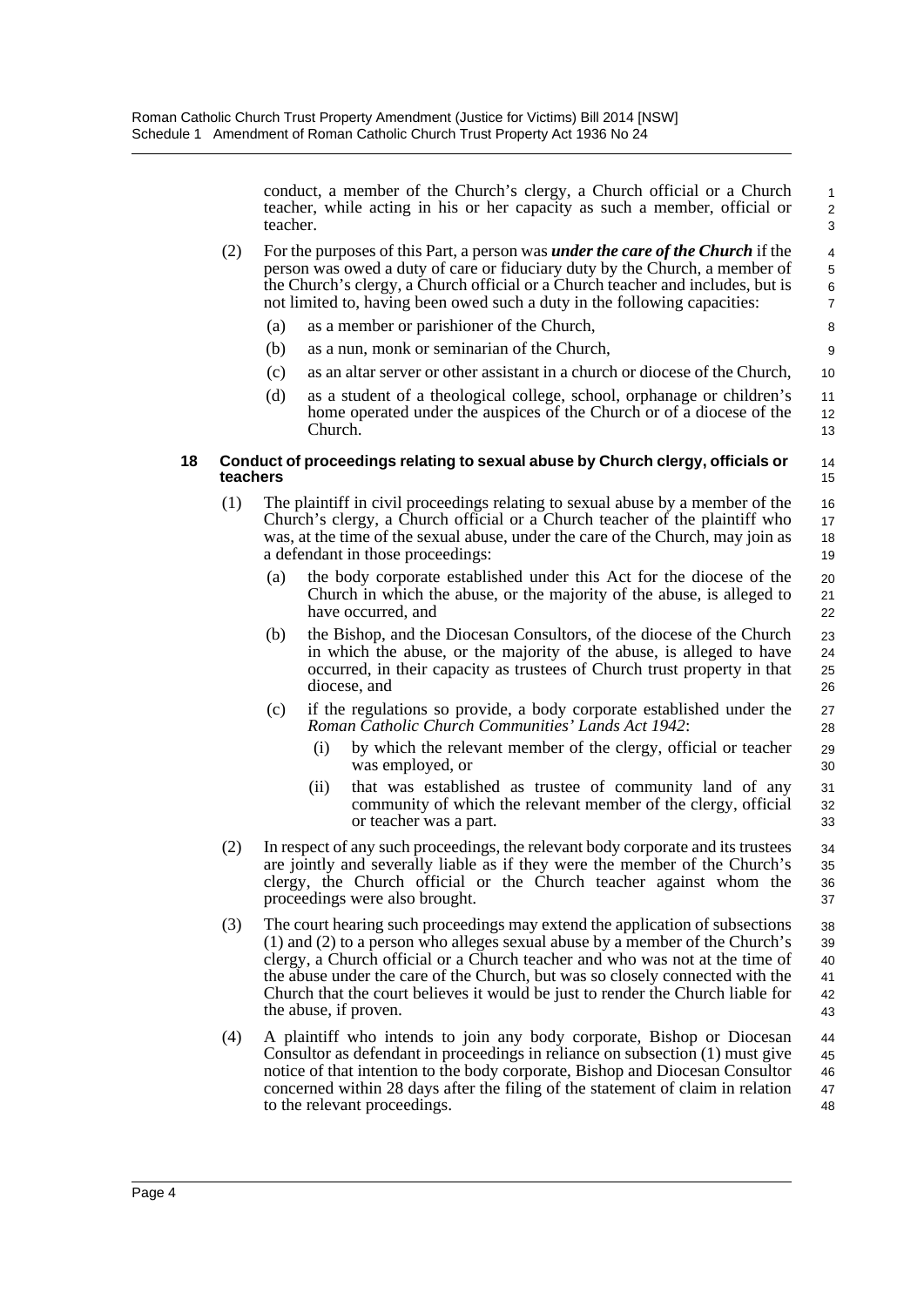(5) This section extends to a cause of action arising before the commencement of this section.

1 2

36

41

#### **19 Judgments relating to sexual abuse by Church clergy, officials or teachers may be required to be paid from Trust funds**

- (1) A person who is owed an unpaid judgment debt in respect of civil liability arising as a result of sexual abuse by a member of the Church's clergy, a Church official or a Church teacher against a person who was, at the time of the abuse, under the care of the Church, may bring an action for the recovery of the debt against:
	- (a) the body corporate established under this Act for the diocese of the Church in which the abuse, or the majority of the abuse, is alleged to have occurred, and
	- (b) the Bishop, and the Diocesan Consultors, of the diocese of the Church in which the abuse, or the majority of the abuse, is alleged to have occurred, in their capacity as trustees of Church trust property in that diocese, and
	- (c) if the regulations so provide, a body corporate established under the *Roman Catholic Church Communities' Lands Act 1942*:
		- (i) by which the relevant member of the clergy, official or teacher was employed, or
		- (ii) that was established as trustee of community land of any community of which the relevant member of the clergy, official or teacher was a part.
- (2) In respect of any such action, those bodies corporate and those trustees are jointly and severally liable as if they were the member of the Church's clergy, the Church official or the Church teacher against whom the judgment was given.
- (3) The court hearing such proceedings may extend the application of subsections  $(1)$  and  $(2)$  to a person found to have been sexually abused by a member of the Church's clergy, a Church official or a Church teacher and who was not at the time of the abuse under the care of the Church, but was so closely connected with the Church that the court believes it would be just to render the Church liable for the abuse. 28 29 30 31 32 33
- (4) This section extends to a cause of action arising before the commencement of this section. 34 35

#### **20 Suspension of bar to actions on basis of limitation period having elapsed**

- (1) Despite any provision of the *Limitation Act 1969*, an action on a cause of action for Church sexual abuse is maintainable if it commences during the suspension period, regardless of the date on which the cause of action first accrued. 37 38 39 40
- (2) In this section:

*Church sexual abuse* means sexual abuse by a member of the Church's clergy, a Church official or a Church teacher in relation to a person who was, at the time of the sexual abuse, under the care of the Church. 42 43 44

*suspension period* means the period commencing on the date of assent to the *Roman Catholic Church Trust Property Amendment (Justice for Victims) Act 2014* and ending on the second anniversary of that date. 45 46 47